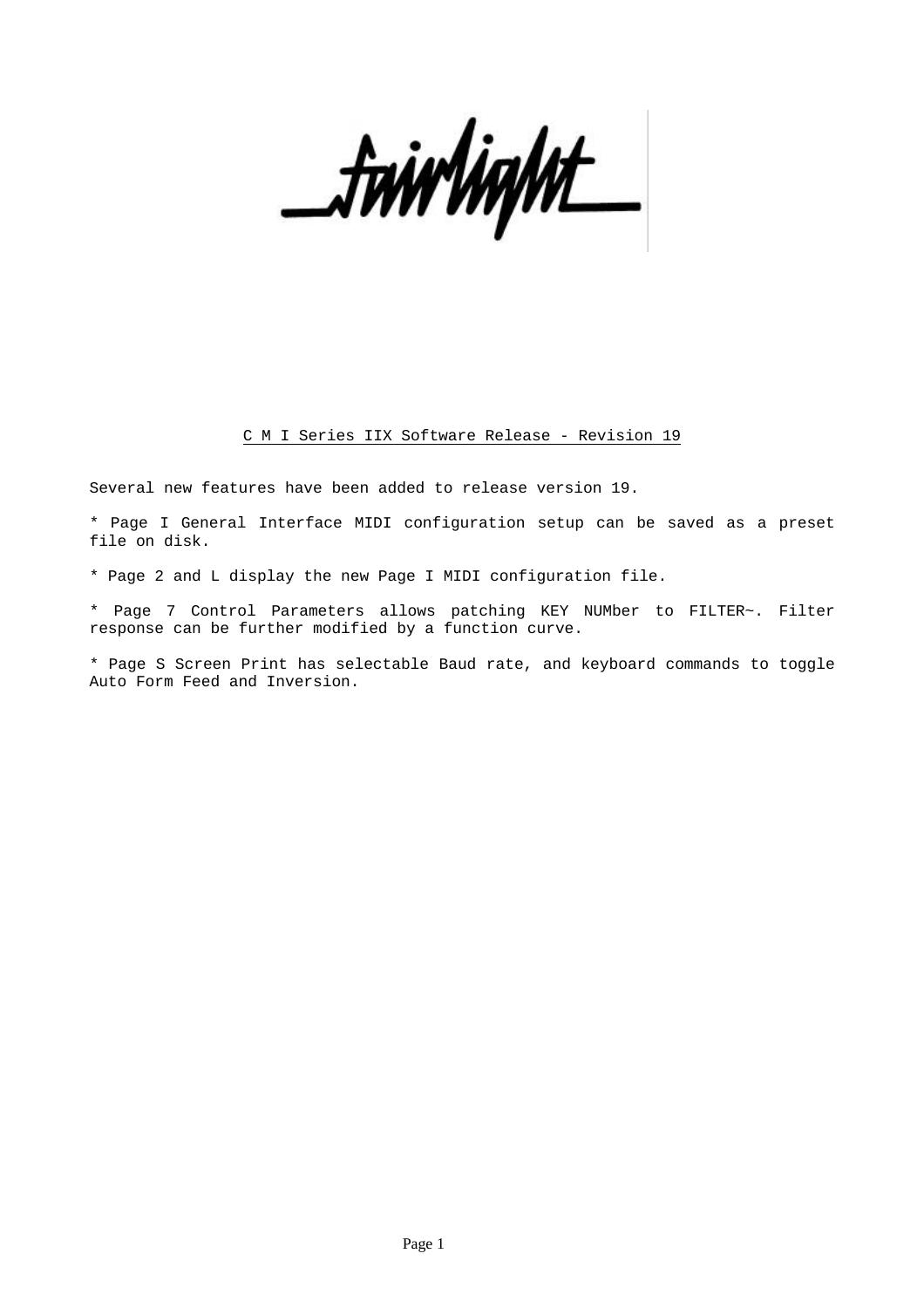### **PAGE I**

Page I MIDI setup can be saved to disk as a .MC file allowing instant recall of complex MIDI patches. Some SMPTE parameters are saved also. These are:

time code reader frame rate time code generator frame rate drop frame switch rate jam sync switch rate.

To save a MIDI setup, type

SAVE FILENAME.MC<return>

When the file has been saved, its name will appcar in the CFG: box at the bottom lefthand of screen. Note that you must type the .MC part of the filename. Otherwise, it will be assumed that filenameis a voice and will probably display the error message FILENAME NOT LOADED.

To load a previously saved MIDI file, type

LOAD FILENAME.MC<return>

The filename will appear in the CFG: box as previously described. Whenever you load a .MC file, it will turn off the time code reader and generator.

To reset Page I, save the default (normal) setting as a file. Thcn, later on, loud that same file when you want to reset Page 1.

Page I MIDI configuration files (ending in.MC) can only be loaded or saved from Page I.

Page 2 and Page L can display files with the .MC suffix.